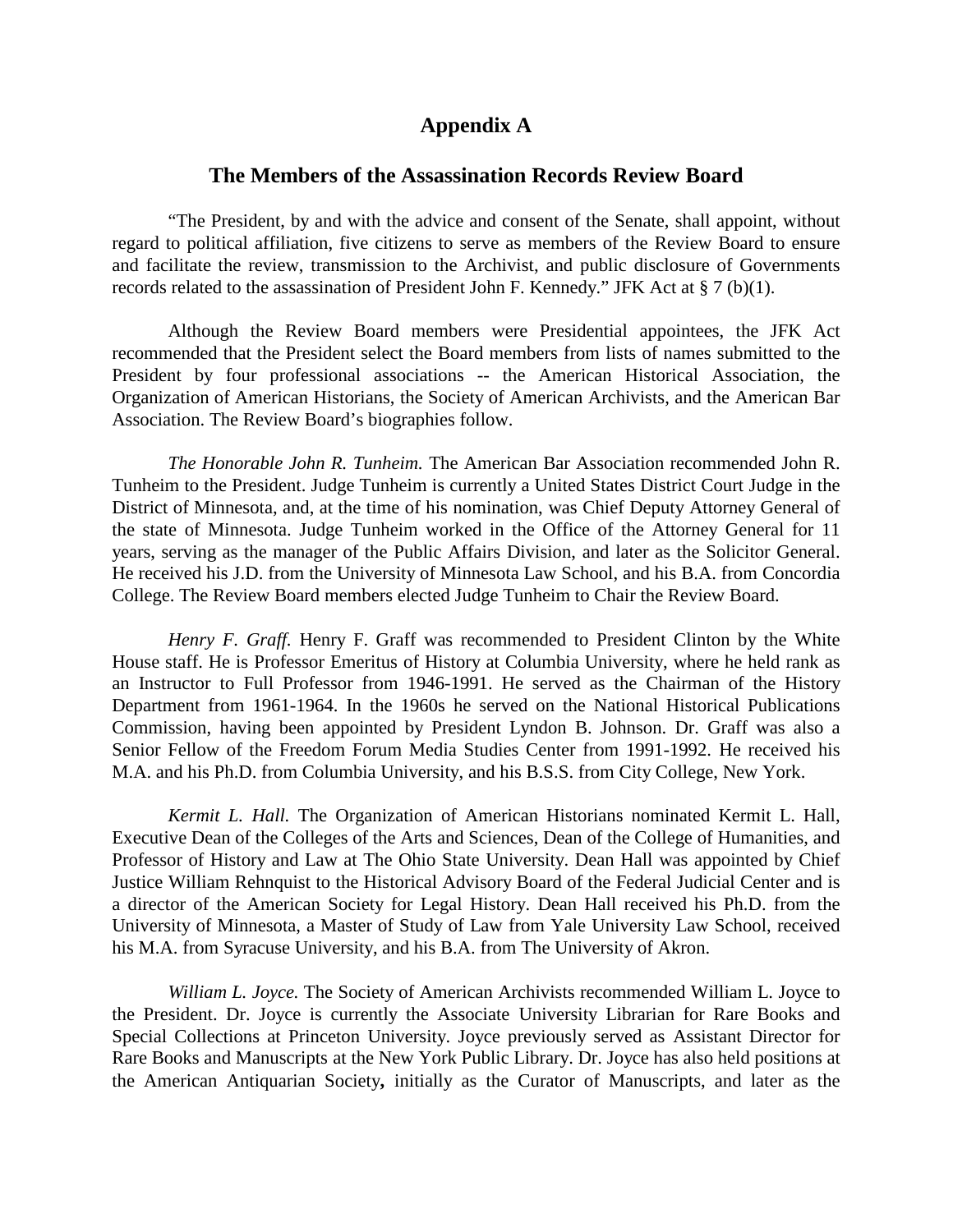Education Officer. He received his Ph.D. from the University of Michigan, his M.A. from St. John's University, and his B.A. from Providence College.

*Anna Kasten Nelson.* The American Historical Association recommended to the President Anna K. Nelson, the Distinguished Adjunct Historian in Residence at the American University. Dr. Nelson has been a professor at the American University since 1986. In 1993, she served as the Distinguished Visiting Professor at Arizona State University. Dr. Nelson previously served as the Director of the Committee on the Records of Government and the Historical Advisory Committee of the State Department. She received her Ph.D. from George Washington University, and both her M.A. and B.A. from the University of Oklahoma.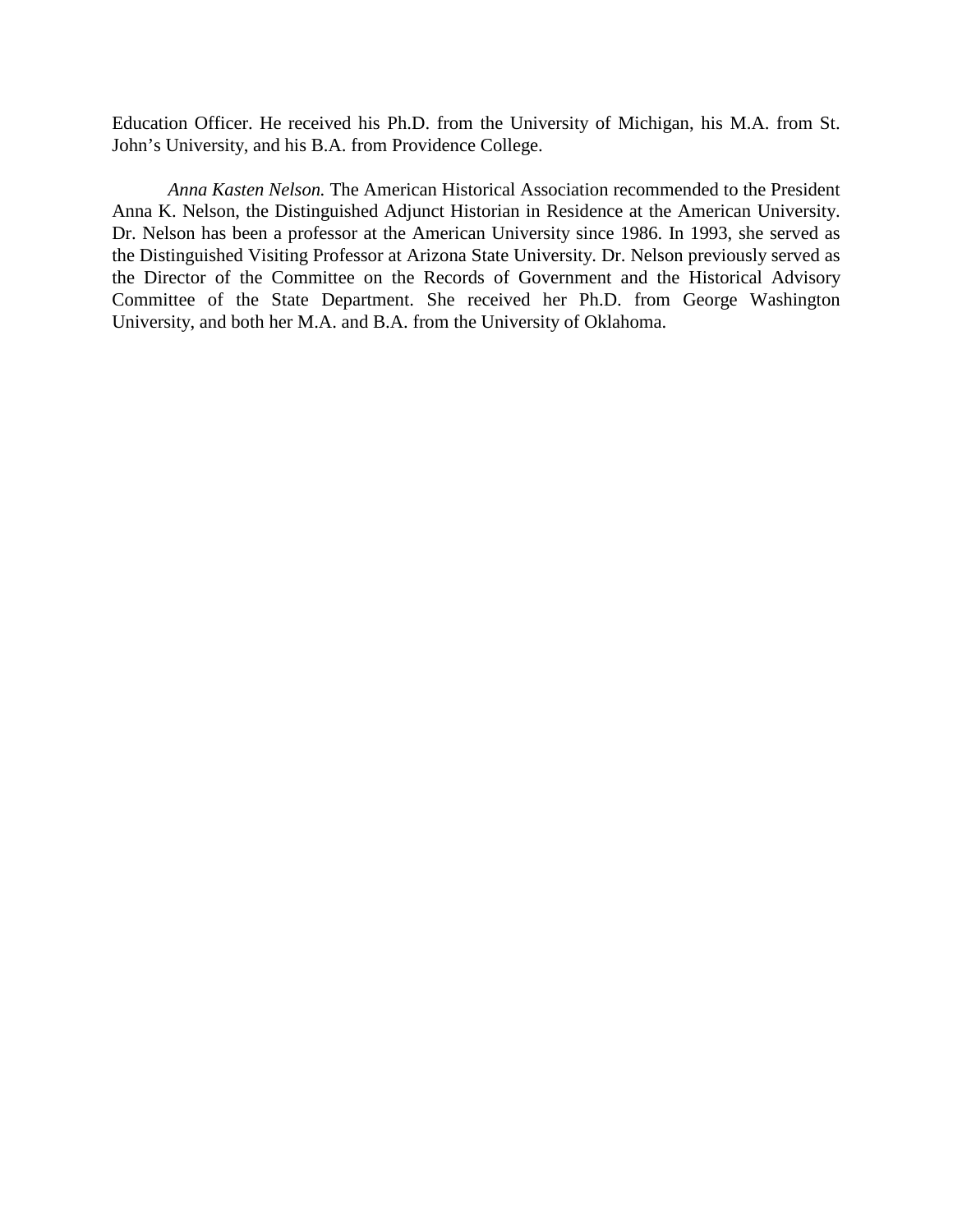# **Appendix B**

### **The Staff of the Assassination Records Review Board**

"A person appointed to the staff shall be a private citizen of integrity and impartiality who is not a present employee of any branch of the Government and who has had no previous involvement with any official investigation or inquiry relating to the assassination of President John F. Kennedy" JFK Act, § 8 (b)(2).

*Executive Directors.* The JFK Act charged the Review Board's Executive Director with the duties of overseeing all of the work of the Review Board, including overseeing the review and declassification process, and serving as a liaison between the Review Board and Federal agencies.

*David G. Marwell.* David G. Marwell served as Executive Director from August 1994 to October 1997, the Review Board's originally scheduled sunset date. Dr. Marwell previously served as Director of the Berlin Document Center. He has also served as the Chief of Investigative Research in the Office of Special Investigations at the Department of Justice. Dr. Marwell received his Ph.D. from the State University of New York at Binghamton and his B.A. from Brandeis University.

*T. Jeremy Gunn.* In October 1997, Dr. Marwell departed the Review Board to take a position with the United States Holocaust Memorial Museum, and the Review Board members appointed T. Jeremy Gunn as its Executive Director. Dr. Gunn also served the Review Board as its Associate Director for Research and Analysis from November 1994 until October 1997, and as General Counsel from January [1](#page-2-0)996 until July 1998.<sup>1</sup> Dr. Gunn came to the Review Board from the Washington, D.C. law firm of Covington and Burling. He received his J.D. from Boston University and his Ph.D. from Harvard University.

*Laura A. Denk*. In July 1998, Mr. Gunn left the Review Board to accept a position with the United States Institute for Peace. At that time, the Review Board members asked Laura Denk, the Review Board's Chief Analyst for FBI Records, to serve as Executive Director during the final months of the Board's work. Ms. Denk received her J.D. from the University of Kansas and her B.A. from The College of William and Mary.

<span id="page-2-0"></span>*Senior Staff.* The Review Board's Senior Staff consisted of the Deputy Director, the General Counsel, and the Associate Directors. Aside from performing their specific job duties,

<sup>1</sup>Sheryl L. Walter, formerly General Counsel of the private National Security Archive, served as the Review Board's General Counsel from November 1994 to May 1995, and departed the Review Board to become the General Counsel on the Senator Daniel Patrick Moynihan Committee on Government Secrecy.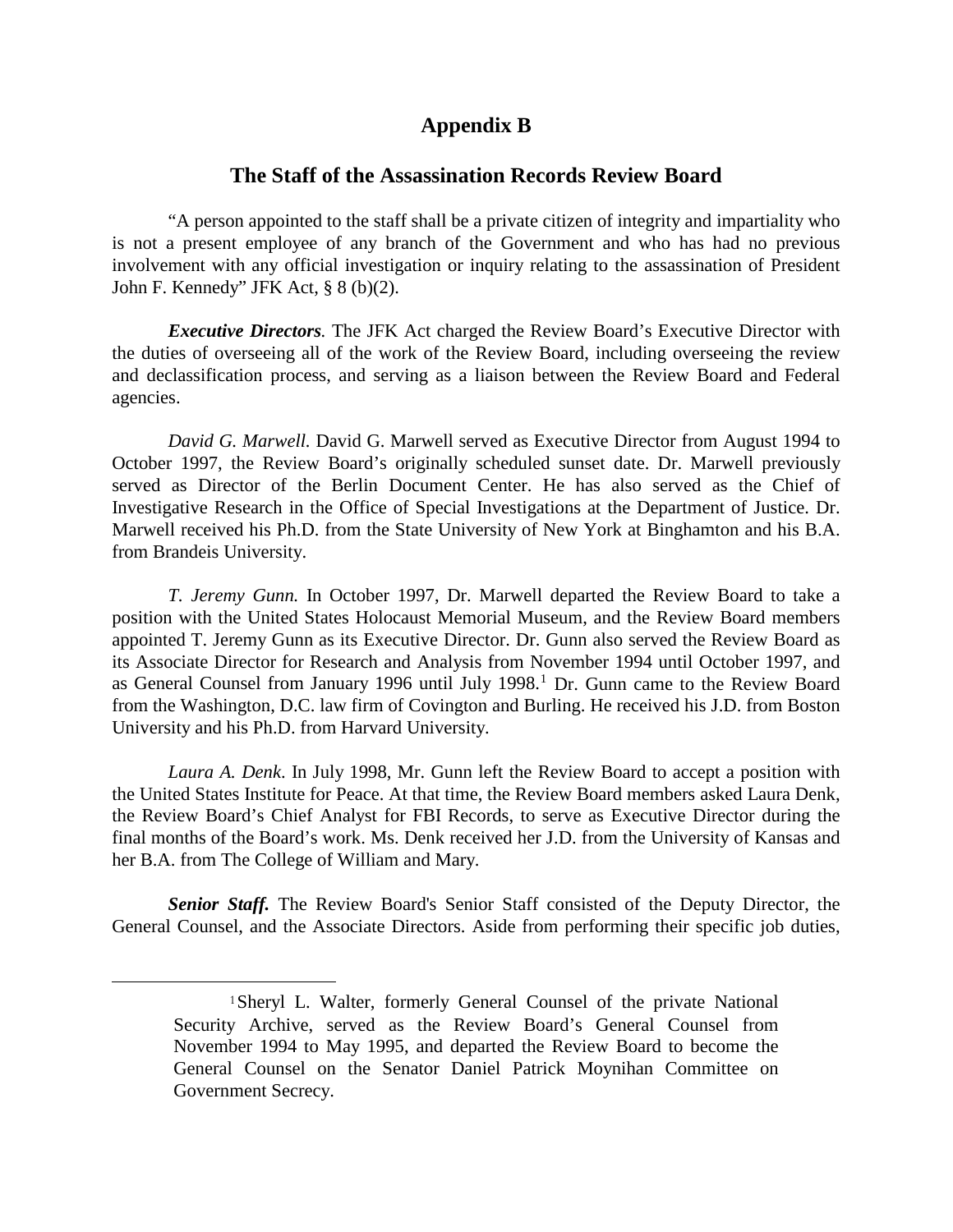the Review Board's Senior Staff acted as a team to recommend Review Board policy and assist the Executive Director in carrying out his or her duties.

*Tracy J. Shycoff.* Tracy J. Shycoff served the Review Board as Associate Director for Administration from October 1994 until July 1998, when the Review Board asked her to serve as Deputy Director<sup>[2](#page-3-0)</sup> during the final months of the Board's work. Ms. Shycoff previously served as the Associate Director for Administration at the National Commission on AIDS. She attended Southern Methodist University.

*Ronald G. Haron.* Ronald Haron served as the Review Board's General Counsel during July, August, and September of 1998. Mr. Haron had previously served the Review Board as Associate General Counsel and as Senior Attorney. Mr. Haron came to the Review Board from the Washington, D.C. law firm of Howrey and Simon. He received both his J.D. and his B.A. from the University of Virginia.

*K. Michelle Combs.* Michelle Combs served as the Review Board's Associate Director for Research and Review from March 1998 until the Review Board's closure. Dr. Combs previously served the Review Board as a Senior Analyst. Dr. Combs received her Ph.D. in Communication Studies from Northwestern University and her B.A. from Vanderbilt University.

*Press and Public Affairs Officer.* Given that one of the JFK Act's primary objectives was to restore public confidence in government, the Review Board realized that it would have to maintain fairly extensive public affairs and communications programs, as described in Chapter 2 of this report. Thus, its Press and Public Affairs Officer was a critical individual in evaluating the Review Board's success or failure.

*Eileen A. Sullivan.* Eileen Sullivan served as the Review Board's Press and Public Affairs Officer from May 1997 until the Review Board's closure in September 1998. Ms. Sullivan previously served as the Assistant Press and Public Affairs Officer. Ms. Sullivan received her B.A. from The American University.

*Computer Consultant.* As Chapter 3 of this report describes in detail, computer programs that could track the Review Board's processing of thousands of records were essential components in the fulfillment of the Review Board's mandate.

<span id="page-3-0"></span><sup>2</sup>Thomas E. Samoluk previously served as the Review Board's Deputy Director. Mr. Samoluk, who was an Assistant Attorney General and Director of Communications in the Massachusetts Attorney General's office also served as the Review Board's Associate Director for Communications. He received his J.D. from Suffolk University Law School and his B.A. from the University of Massachusetts at Amherst.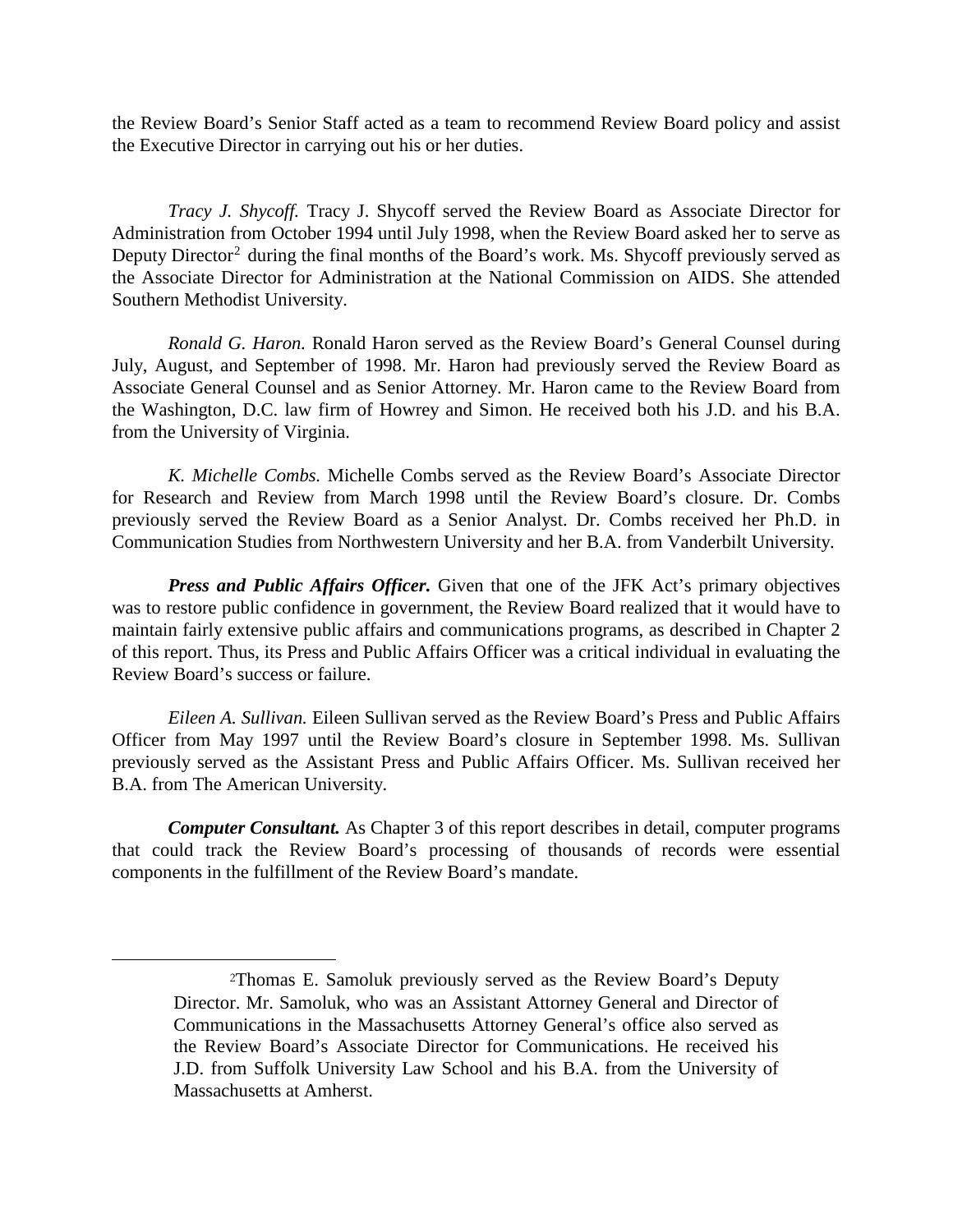*Charles C. Rhodes.* Chet Rhodes served as the Review Board's Computer Specialist from December 1994 until the Review Board's closure in September 1998. Mr. Rhodes received his B.S. from the University of Maryland.

*Research and Analysis Staff.* Review Board analysts identified and reviewed records and made recommendations to the Review Board. Organized into three teams, FBI, CIA, and Military, analysts developed working relationships with representatives from the Federal agencies within the analyst's purview. Analysts developed expertise into particular subject matters -- essential to providing the Review Board members with information relevant to the Board's decision making. Moreover, analysts carried out the important assignment of determining whether to request additional records from agencies.

*Douglas P. Horne*. Douglas Horne served as the Review Board's Chief Analyst for Military Records from March 1997 to September 1998. Mr. Horne previously served the Review Board as a Senior Analyst. Prior to his work at the Review Board, Mr. Horne served in the U.S. Navy and also worked as a civilian for the U.S. Navy. Mr. Horne received his B.A. from Ohio State University.

*Robert J. Skwirot.* Robert J. Skwirot served as the Review Board's Chief Analyst for CIA Records from September 1997 to September 1998.<sup>[3](#page-4-0)</sup> Mr. Skwirot previously served the Review Board as a Senior Analyst. Mr. Skwirot received his M.A. from Villanova University and his B.A. from La Salle University.

*Kevin G. Tiernan.* Kevin G. Tiernan served as the Review Board's Chief Analyst for FBI Records from July 1998-September 1998.<sup>[4](#page-4-1)</sup> Mr. Tiernan previously served as a Senior Analyst for the Review Board. Mr. Tiernan received his B.A. from Mary Washington College.

*Joseph P. Freeman.* Joe Freeman served as a Senior Analyst for the Review Board. Freeman had a Rotary International Foundation Fellowship at the School of Peace at the University of Bradford, England, and he received his B.A. from Harvard University.

<span id="page-4-0"></span>*Irene F. Marr.* Irene Marr served as a Senior Analyst for the Review Board. Ms. Marr received her M.A. from The Fletcher School of Law and Diplomacy at Tufts University and her B.A. from Smith College.

<sup>3</sup>Mary S. McAuliffe served as the Review Board's first Chief Analyst for CIA Records from April 1995 to October 1996. Dr. McAuliffe received her Ph.D. from the University of Maryland, and her B.A. from Principia College.

<span id="page-4-1"></span><sup>4</sup>Philip D. Golrick served as the Review Board's first Chief Analyst for FBI Records, and also as Counsel to the Review Board, from November 1994 until March 1997. Mr. Golrick previously worked for the Washington law firm of Covington and Burling. He received both his J.D. and his B.A. from the University of Virginia.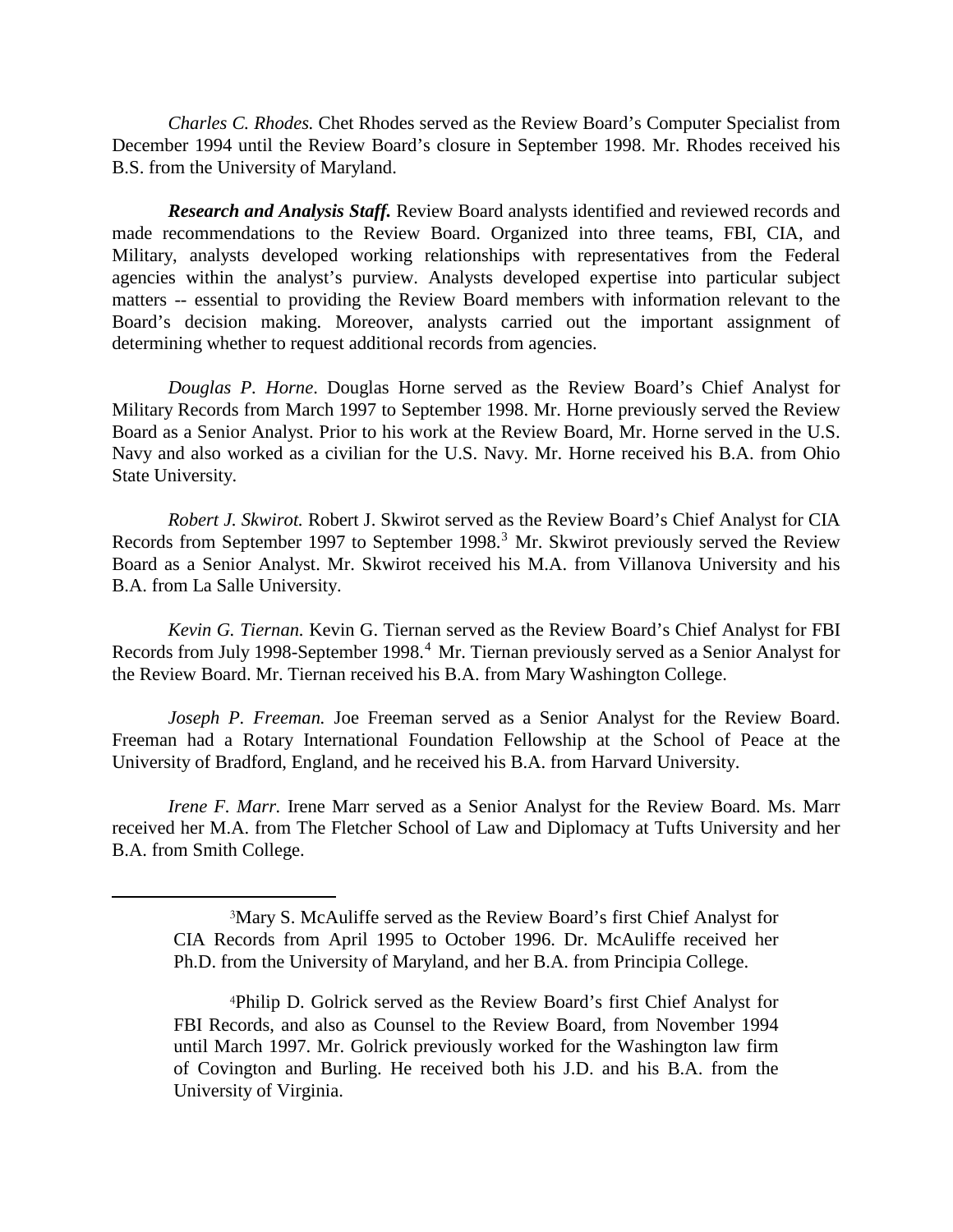*Peter H. Voth.* Peter Voth served as an analyst as well as the Assistant Computer Specialist for the Review Board. Mr. Voth received his M.A. from The American University and his B.A. from Penn State.

*Marie B. Fagnant.* Marie Fagnant served as an analyst for the Review Board. Ms. Fagnant received her B.A., *summa cum laude,* from Arizona State University.

*James C. Goslee, II. Jim Goslee served as an analyst for the Review Board. Ms. Goslee is* a M.A. candidate at Georgetown University, and he received his B.A. from the University of Connecticut.

*Sarah Ahmed.* Sarah Ahmed served as an analyst for the Review Board. Ahmed received her B.A. from the George Washington University.

*Benjamin A. Rockwell.* Ben Rockwell served as an analyst for the Review Board. Rockwell received his B.A. from the George Washington University.

*Administrative Staff.* The Review Board's administrative staff, though skeletal in number, performed a wide variety of tasks. Under ideal conditions, the Review Board hoped to have 4-5 administrative staff members. However, the Review Board's administrative staff often consisted of only three individuals.

*Catherine M. Rodriguez.* Cathy Rodriguez served as the Technical Assistant for Research and Analysis and provided support to the General Counsel from August 1996 until the closure of the Review Board in September 1998. Ms. Rodriguez attended the University of Maryland European Division at Berlin, Germany.

*Jerrie Olson.* Jerrie Olson served as the Executive Secretary from June 1995 until the closure of the Review Board in September 1998. Ms. Olson provided support to the Executive Director, the General Counsel, staff investigators, and the Review Board members.

*Janice Spells.* Janice Spells served as the receptionist/administrative assistant for the Review Board.

*Investigators*. The Review Board hired two full-time staff investigators to locate a variety of non-Federal records.<sup>[5](#page-5-0)</sup> The investigators were successful in identifying and locating significant private collections of records and in arranging for donation of those collections to the government. Moreover, investigators played a critical role in locating former government employees who were subsequently interviewed regarding the possible existence and location of additional assassination records.

<span id="page-5-0"></span><sup>5</sup>Anne E. Buttimer and David R. Montague served the Review Board as investigators.